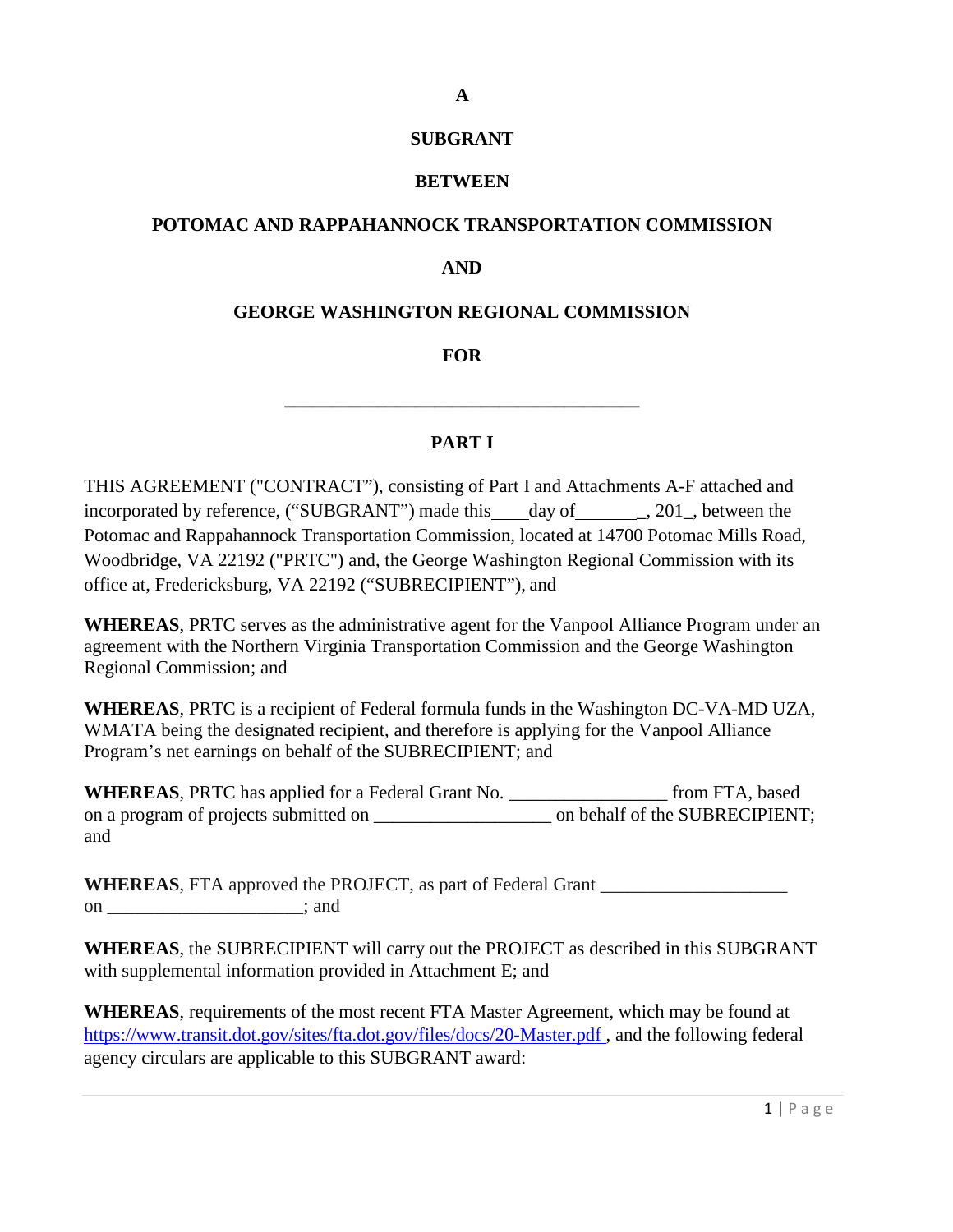- FTA Circular No. 4702.1A Title VI and Title VI-Dependent Guidelines for Federal Transit Administration Recipients;
- 49 U.S.C. 5323(n) Annual Certifications and Assurances;
- FTA Circular No. C 4220.1F Third Party Contracting Guidance;
- FTA Circular No. C50101.D Grants Management;
- 2 CFR 200 Uniform Administrative Requirements, Cost Principles, and Audit Requirements for Federal Awards; and

**WHEREAS**, the SUBRECIPIENT possesses the necessary qualifications and ability to carry out the PROJECT, and is desirous of carrying out the PROJECT in accordance with the provisions set forth herein; and

**WHEREAS**, SUBRECIPIENT has made the material statements and representations set forth within **Attachment F** (*Certification Regarding Debarment, Suspension and Other Responsibility Matters*), attached and incorporated herein;

**NOW, THEREFORE**, the Parties do mutually agree as follows:

# **SECTION 1. STATEMENT OF WORK**

**(Need statement of work, project, timeline cost)**

- A. Administrative Reporting Requirements
	- 1. Certification of Local Match
	- 2. Annual Certifications and Assurances

SUBRECIPIENT will be responsible for completing and submitting the FTA Certifications and Assurances, as directed by PRTC, annually throughout the life of the project.

- 3. FTA-Required Quarterly Progress Reports
- 4. Monthly DBE Reports
- 5. Drug-Free Workplace Certifications
- 6. Title VI Policy and Program
- 7. Title VI Complaint Status Report
- 8. Disadvantaged Business Enterprise Program (DBE)
- 9. Procurement Requirements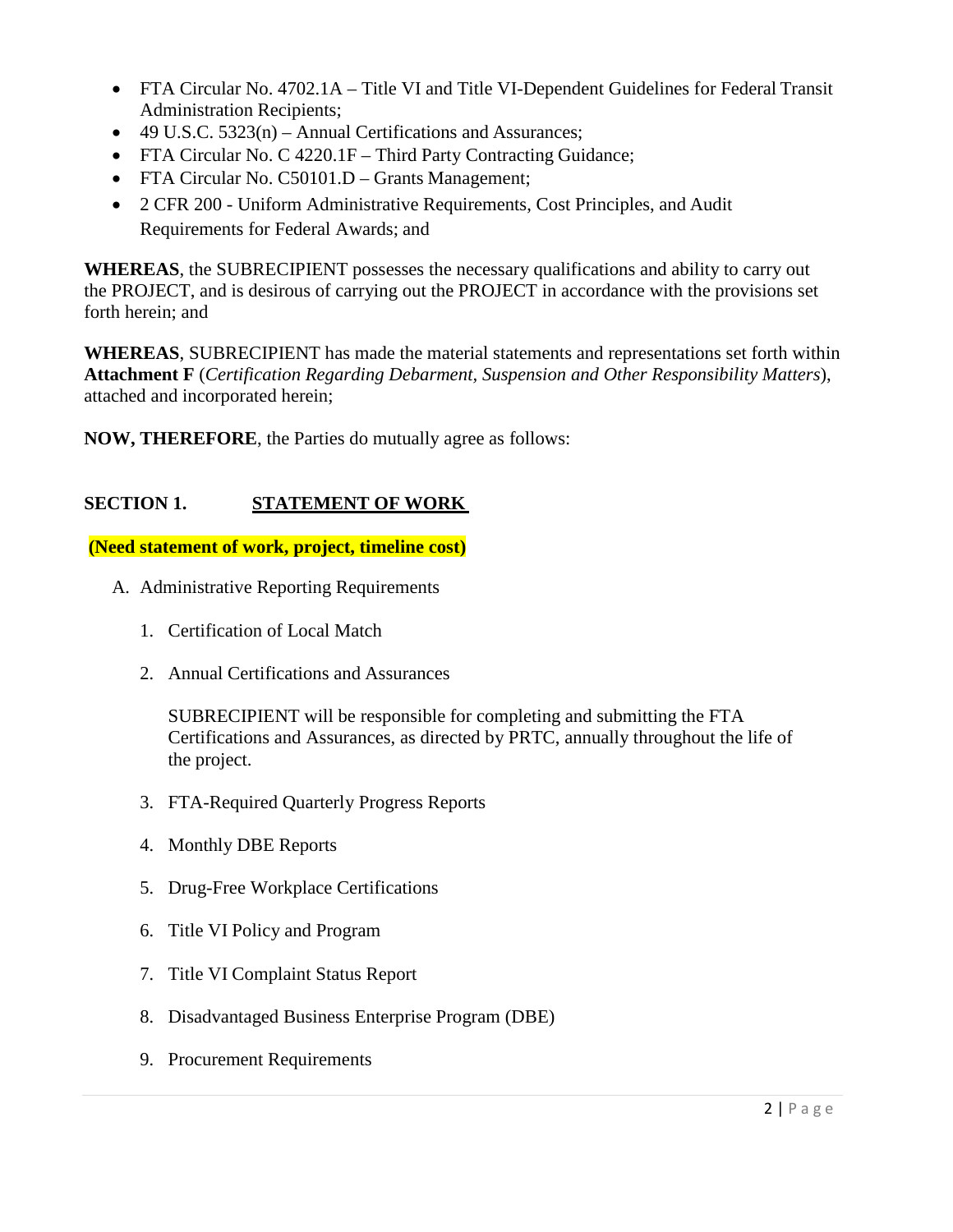- 10. Project Work Plan
- 11. Final Report

Payment of the final invoice is contingent on receipt of the Final Report.

B. Compliance and Oversight

As recipient of FTA formula funds, PRTC complies with federal requirements that pass through to the SUBRECIPIENT. To ensure that projects are implemented in accordance with FTA requirements, PRTC will monitor SUBRECIPIENT activity by randomly reviewing documentation including but not limited to A-133 audit or other consolidated and comprehensive financial statements, monthly, quarterly and annual reports, FTA-required documentation of Title VI and DBE compliance, and by conducting site visits at a minimum of once over the life of the project.

SUBRECIPIENT is subject to Federal Funding Accountability and Transparency Act ("FFATA") reporting and must supply required data for entry into the FFATA Subaward Reporting System if applicable.

# **SECTION 2. COMPENSATION AND METHOD OF PAYMENT**

**(Reimbursement basis work with Joyce on the process)**

## **SECTION 3. PERIOD OF PERFORMANCE**

**(term the federal funds are available)**

## **SECTION 4. RESPONSIBILITIES OF THE SUBRECIPIENT**

- a. Performance of the work allocated to the SUBRECIPIENT in Section 1, Statement of Work;
- b. SUBRECIPIENT shall supervise and direct all PROJECT activities as specified in Section 1. All PROJECT personnel employed by the SUBRECIPIENT shall be fully qualified to perform services under this SUBGRANT;
- c. Submission of any proposed subcontracts to PRTC for review and, if approved, concurrence as shown by PRTC's written signature; and
- d. Any changes to this SUBGRANT must be carried out in writing. Procedures for PRTC concurrence in changes and the execution of these changes are specified in Section 7, CHANGES.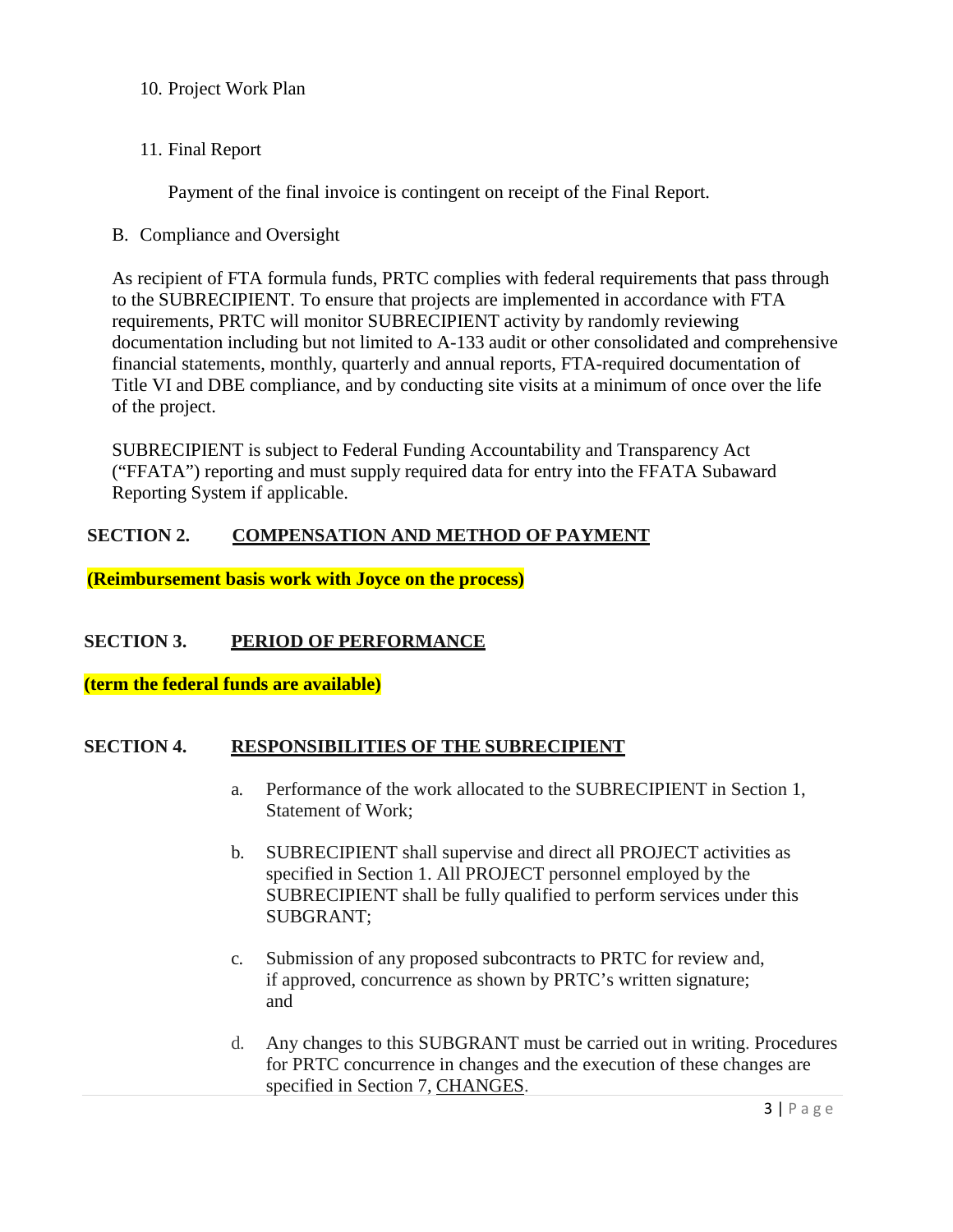## **SECTION 5**. **RESPONSIBILITIES OF PRTC**

- a. Maintain relevant data in support of the PROJECT;
- b. Provide the SUBRECIPIENT copies of technical reports prepared by PRTC;
- c. The PRTC Project Manager shall review SUBRECIPIENT's draft products in a timely manner, as necessary, to ensure deliverable completion by SUBRECIPIENT in accordance with the Period of Performance, specified in SECTION 3 above; and
- d. Review any proposed subcontracts for consistency with the terms of this agreement; and require any necessary modification in writing.

### **SECTION 6. ADMINISTRATION OF THE SUBGRANT**

For the purpose of this SUBGRANT, the Executive Director of PRTC, or his designee, is the PRTC Contracting Officer, and is the only party authorized to make changes or amendments in this SUBGRANT on PRTC's behalf. The PRTC Project Manager shall be Betsy Massie of PRTC's Department of Grants and Project Development at [bmassie@omniride.com](mailto:bmassie@omniride.com)

## **SECTION 7**. **CHANGES**

- a. The parties hereto agree that any modification or change in any aspect of this SUBGRANT must be accomplished in writing and signed by both parties before it is considered a SUBGRANT requirement.
- b. The parties hereto may, from time to time, propose changes in the Statement of Work to be performed by the SUBRECIPIENT. Such changes (including, but not limited to material scope of work changes, time schedule and report delivery changes, budget revisions that increase, decrease, or materially change the SUBGRANT's total compensation) must be mutually agreed upon in writing and signed by both PRTC and the SUBRECIPIENT.
- c. Period of performance or schedule changes may be granted by PRTC to the SUBRECIPIENT on a unilateral basis, as requested by the SUBRECIPIENT, that do not increase, decrease or materially change the SUBGRANT's total compensation or include material scope of work changes, or authorize any work or costs to be incurred outside the period in which the grant funding is available for reimbursement.
- d. Any modification or change in key personnel working on the project outlined in this SUBGRANT must be communicated in writing and approved by PRTC.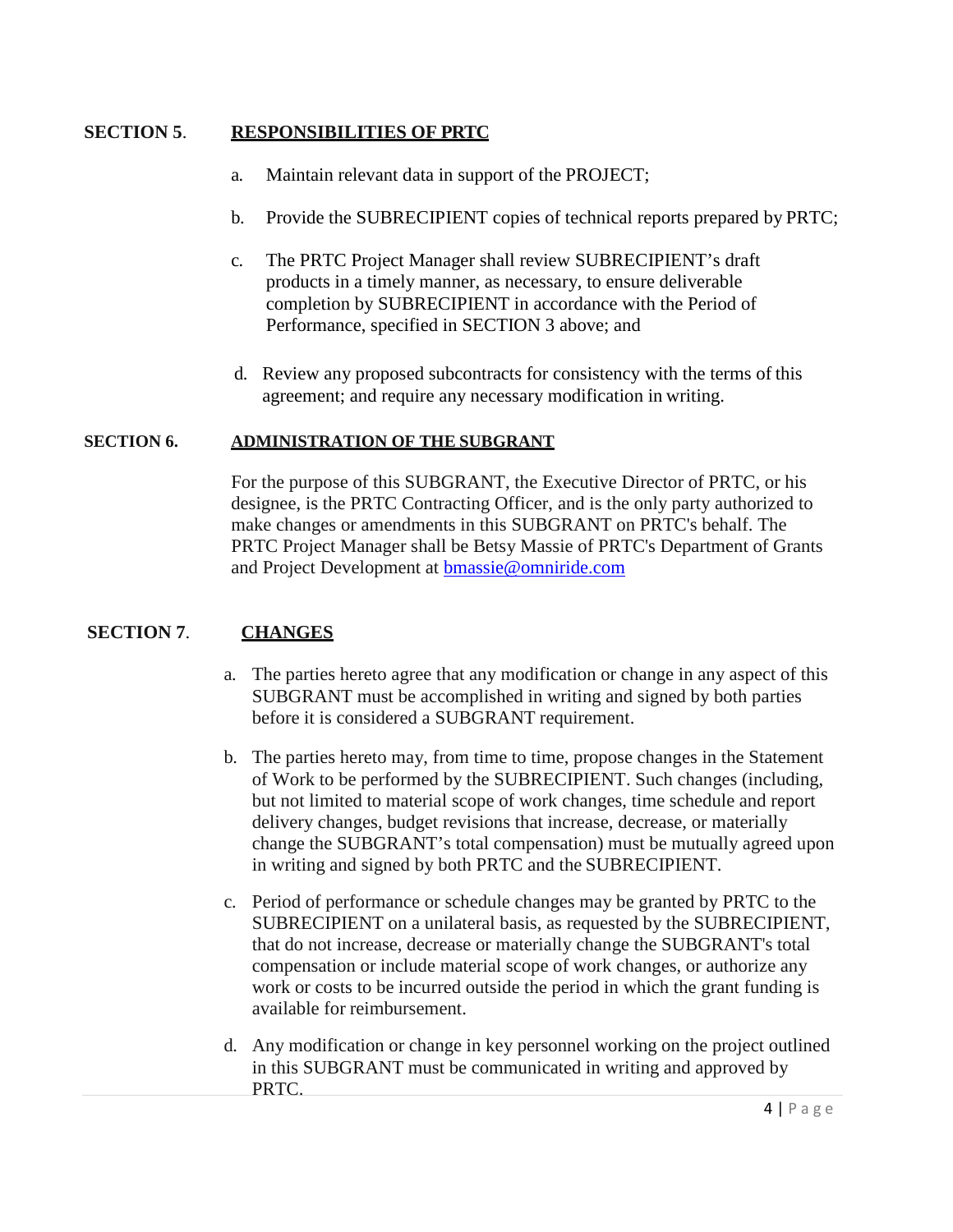THE PARTIES hereto have executed this SUBGRANT as of the day, month and year on which the PRTC authorized representative fully and finally executes this document as evidenced by his/her signature hereto.

## POTOMAC AND RAPPAHANNOCK TRANSPORTATION COMMISSION

# GEORGE WASHINGTON REGIONAL COMMISSION

By:  $\_$ 

Executive Director

By:\_

**DATE** 

Title:

FEDERAL TAX ID NUMBER

DATE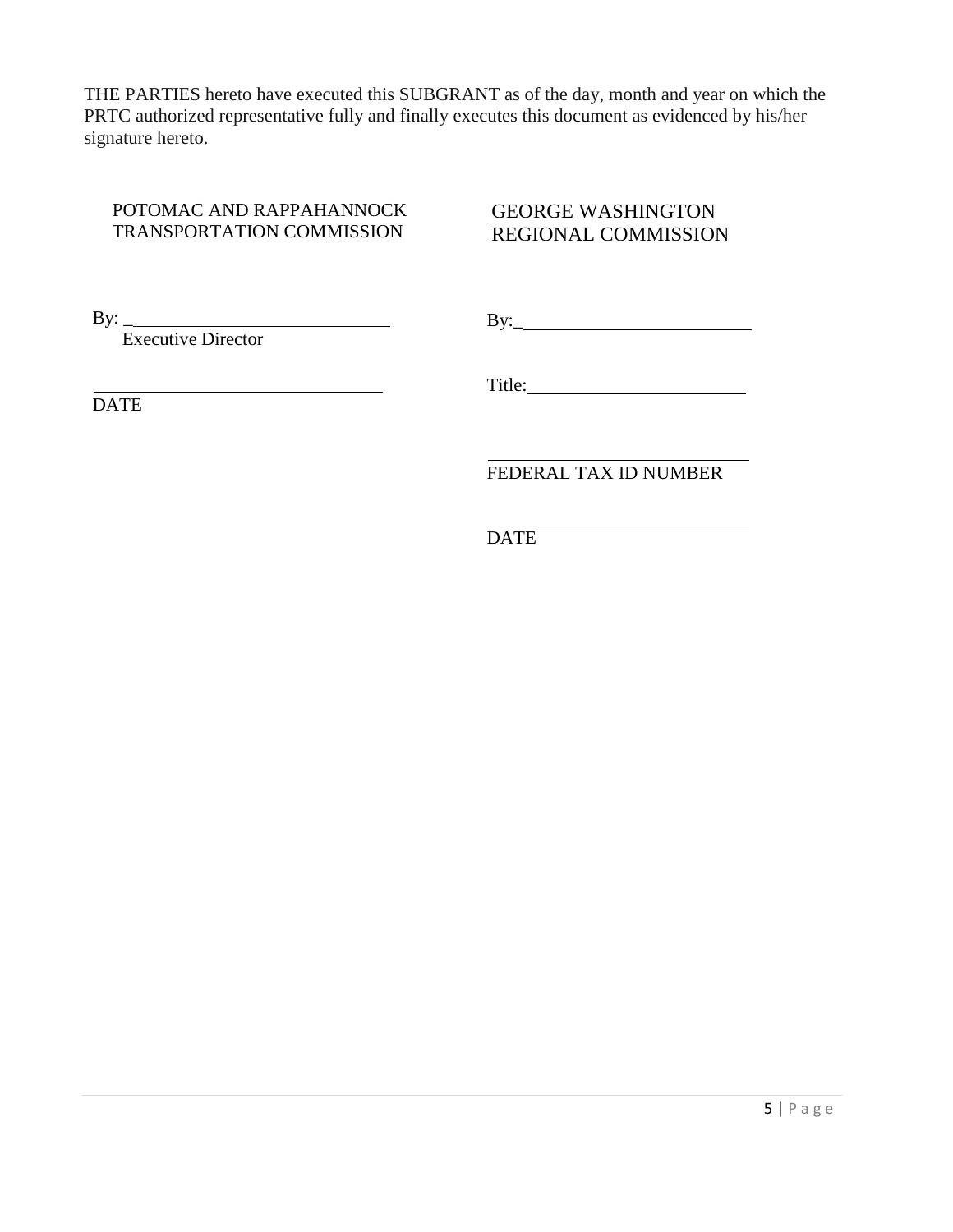### **ATTACHMENT A STANDARD TERMS AND CONDITIONS**

# **1. Energy Conservation.** 42 U.S.C. § 6321 *et seq*.

The SUBRECIPIENT agrees to comply with mandatory standards and policies relating to energy efficiency, which are contained in the state energy conservation plan issued in compliance with the Energy Policy and Conservation Act.

# **2. Clean Water Requirements.** 33 U.S.C. § 1251 *et seq*.

a. The SUBRECIPIENT agrees to comply with all applicable standards, orders or regulations issued pursuant to the Federal Water Pollution Control Act, as amended. The SUBRECIPIENT agrees to report each violation to PRTC and understands and agrees that PRTC will, in turn, report each violation, as required, to assure notification to appropriate federal agencies including the appropriate EPA Regional Office.

b. The SUBRECIPIENT also agrees to include these requirements in each subcontract exceeding \$100,000 financed in whole or in part with federal assistance.

**3. Lobbying.** 31 U.S.C. § 1352 *et seq*. *(To be submitted with each bid or offer exceeding \$100,000)*

The undersigned certifies, to the best of his or her knowledge and belief, that:

a. No federal appropriated funds have been paid or will be paid, by or on behalf of the undersigned, to any person for influencing or attempting to influence an officer or employee of an agency, a Member of Congress, an officer or employee of Congress, or an employee of a Member of Congress in connection with the awarding of any federal contract, the making of any federal grant, the making of any federal loan, the entering into of any cooperative agreement, and the extension, continuation, renewal, amendment, or modification of and federal contract, grant, loan, or cooperative agreement.

b. If any funds other than federal appropriated funds have been paid or will be paid to any person for making lobbying contacts to an officer or employee of an agency, a Member of Congress, an officer or employee of Congress, or an employee of a Member of Congress in connection with this federal contract, grant, loan, or cooperative agreement, the undersigned shall complete and submit Standard Form - LLL, "Disclosure Form to Report Lobbying," in accordance with its instructions [as amended by "Government wide Guidance for New Restrictions on Lobbying," 61 Fed. Reg. 1413 (1/19/96). [Note: Language in paragraph (b) herein has been modified in accordance with Section 10 of the Lobbying Disclosure Act of 1995. (P.L. 104-65, to be codified at 2 U.S.C. § 1601 *et seq*.)]

c. The undersigned shall require that the language of this certification be included in the award documents for all sub-awards at all tiers (including subcontracts, sub-grants, and contracts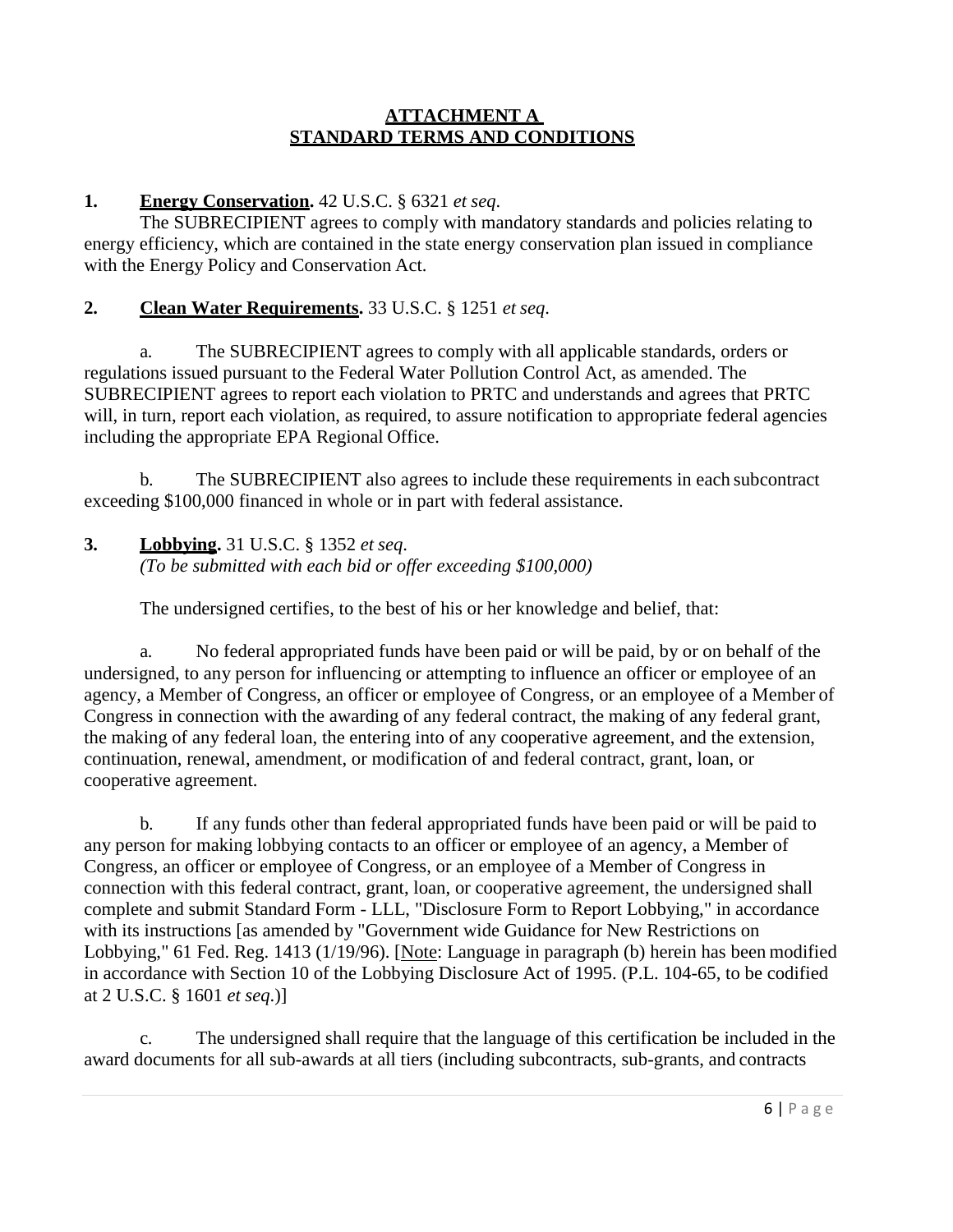under grants, loans, and cooperative agreements) and that all subrecipients shall certify and disclose accordingly.

This certification is a material representation of fact upon which reliance was placed when this transaction was made or entered into. Submission of this certification is a prerequisite for making or entering into this transaction by 31 U.S.C. § 1352 (as amended by the Lobbying Disclosure Act of 1995). Any person who fails to file the required certification shall be subject to a civil penalty of not less than \$10,000 and not more than \$100,000 for each such failure.

[Note: Pursuant to 31 U.S.C. § 1352(c)(1)-(2)(A), any person who makes a prohibited expenditure or fails to file or amend a required certification or disclosure form shall be subject to a civil penalty of not less than \$10,000 and not more than \$100,000 for each such expenditure or failure.]

The SUBRECIPIENT, certifies or affirms the truthfulness and accuracy of each statement of its certification and disclosure, if any. In addition, the SUBRECIPIENT understands and agrees that the provisions of 31 U.S.C. § 3801 *et seq*. apply to this certification and disclosure, if any.

Signature of SUBRECIPIENT Authorized Official Name and Title of SUBRECIPIENT Authorized Official **Date** Date

## **4. Access to Records and Reports.** 49 U.S.C. § 5325

a. The SUBRECIPIENT agrees to provide PRTC, and if applicable the state or federal funding agency, the Comptroller General of the United States or any of their authorized representatives access to any books, documents, papers and records of the SUBRECIPIENT which are directly pertinent to this Contract for the purposes of making audits, examinations, excerpts and transactions.

b. The SUBRECIPIENT agrees to permit any of the foregoing parties to reproduce by any means whatsoever or to copy excerpts and transcriptions as reasonably needed.

c. The SUBRECIPIENT agrees to maintain all books, records, accounts and reports required under this Contract for a period of not less than three (3) years after the date of termination or expiration of this Contract, except in the event of litigation or settlement of claims arising from the performance of this Contract, in which case the SUBRECIPIENT agrees to maintain same until PRTC, the applicable state or federal funding agency, the Comptroller General, or any of their duly authorized representatives, have disposed of all such litigation, appeals, claims or exceptionsrelated thereto.

## **5. Funding Agency Changes.**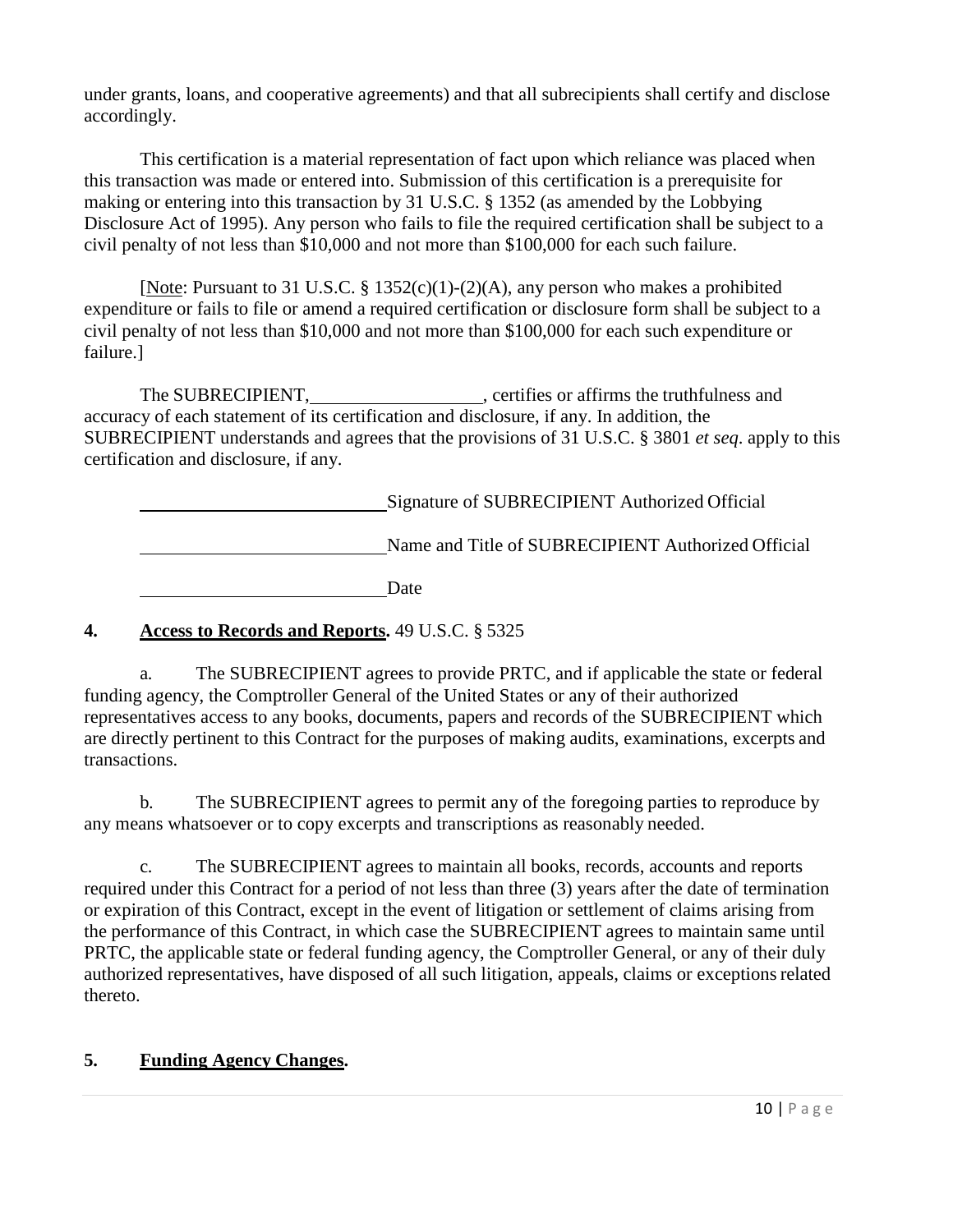The SUBRECIPIENT shall at all times comply with all applicable state and federal agency regulations, policies, procedures and directives, including without limitation those listed directly or by reference in the funding agreement between such agency and PRTC, as they may be amended or promulgated from time to time during the term of this Contract. SUBRECIPIENT failure to comply shall constitute a material breach of this Contract.

# **6. Clean Air.** 42 U.S.C. § 7401 *et seq*.

The Clean Air requirements apply to all contracts exceeding \$100,000, including indefinite quantities where the amount is expected to exceed \$100,000 in any year.

a. The SUBRECIPIENT agrees to comply with all applicable standards, orders or regulations issued pursuant to the Clean Air Act, as amended, 42 U.S.C. § 7401 *et seq*. The SUBRECIPIENT agrees to report each violation to PRTC and understands and agrees that PRTC will, in turn, report each violation as required to assure notification to the funding federal agency, if any, and the appropriate EPA regional office.

b. The SUBRECIPIENT also agrees to include these requirements in each subcontract exceeding \$100,000 financed in whole or in part with federal assistance.

# **7. Recycled Products**. 42 U.S.C. § 6962

The Recycled Products requirements apply to all contracts for items designated by the EPA, when PRTC or the SUBRECIPIENT procures \$10,000 or more of one of these items during the fiscal year, or has procured \$10,000 or more of such items in the previous fiscal year, using federal funds.

The SUBRECIPIENT agrees to comply with all requirements of Section 6002 of the Resource Conservation and Recovery Act (RCRA), as amended (42 U.S.C. § 6962), including but not limited to regulatory provisions of 40 C.F.R. Part 247, and Executive Order 12873, as they apply to the procurement of the items designated in Subpart B of 40 C.F.R. Part 247.

## **8. No Government Obligation to Third Parties.**

a. The SUBRECIPIENT acknowledges and agrees that, notwithstanding any concurrence by the Federal Government in or approval of the solicitation or award of the underlying contract, absent the express written consent by the Federal Government, the Federal Government is not a party to this Contract and shall not be subject to any obligations or liabilities of PRTC, the SUBRECIPIENT, or any other person (whether or not a party to that contract) pertaining to any matter resulting from the underlying contract.

b. The SUBRECIPIENT agrees to include the above clause in each subcontract financed in whole or in part with federal assistance. It is further agreed that the clause shall not be modified, except to identify the SUBRECIPIENT that will be subject to its provisions.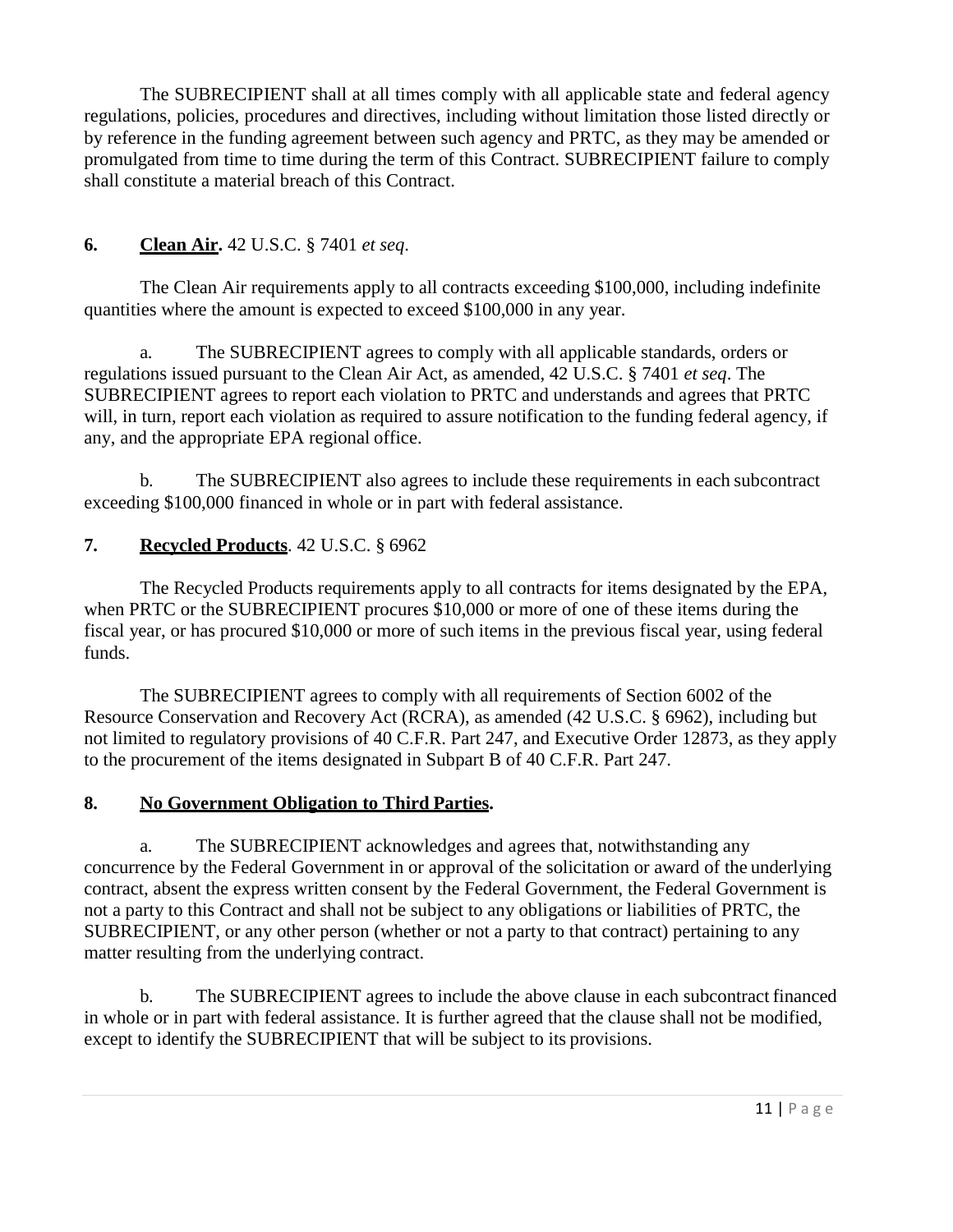# **9. Program Fraud and False or Fraudulent Statements and Related Acts.**

31 U.S.C. § 3801 *et seq*.

a. The SUBRECIPIENT acknowledges that the provisions of the Program Fraud Civil Remedies Act of 1986, as amended, 31 U.S.C. § 3801 *et seq*. and all appropriate federal agency regulations apply to its actions pertaining to this Project. Upon execution of the underlying contract, the SUBRECIPIENT certifies or affirms the truthfulness and accuracy of any statement it has made, it makes, it may make, or causes to be made, pertaining to the underlying contract of the federally assisted project for which this contract work is being performed. In addition to other penalties that may be applicable, the SUBRECIPIENT further acknowledges that if it makes, or caused to be made, a false, fictitious, or fraudulent claim, statement, submission, or certification, the Federal Government reserves the right to impose the penalties of the Program Fraud Civil Remedies Act of 1986 on the SUBRECIPIENT or to the extent the Federal Government deems appropriate.

b. The SUBRECIPIENT also acknowledges that if it makes, or causes to be made, a false, fictitious, or fraudulent claim, statement, submission, or certification to the Federal Government under a contract connected with a project that is financed in whole or in part with federal assistance, the Federal Government reserves the right to impose the penalties of 18 U.S.C. § 1001 and 49 U.S.C. § 5307(N)(1) on the SUBRECIPIENT, to the extent the Federal Government deems appropriate.

c. The SUBRECIPIENT agrees to include the above two clauses in each subcontract financed in whole or in part with federal assistance. It is further agreed that the clause shall not be modified, except to identify the SUBRECIPIENT who will be subject to the provisions.

**10. Termination.** 49 U.S.C. Part 18

Applicable to all contracts in excess of \$10,000

a. **Termination for Convenience.** PRTC, by written notice, may terminate this Contract, in whole or in part, at any time by written notice to the SUBRECIPIENT when it is in PRTC's best interest. If this Contract is terminated, PRTC shall be liable only for payment under the payment provisions of this Contract for services rendered before the effective date of termination.

b. **Termination for Default [Breach or Cause].** If the SUBRECIPIENT fails to perform in the manner called for in this Contract, or if the SUBRECIPIENT fails to comply with any other provisions of the Contract, PRTC may terminate this Contract for default. Termination shall be effected by serving a notice of termination on the SUBRECIPIENT setting forth the manner in which the Contract is in default. The SUBRECIPIENT will only be paid the contract price for services performed in accordance with the manner of performance set forth in the Contract. If it is later determined by PRTC that the SUBRECIPIENT had an excusable reason for not performing, such as strike, fire, or flood, events which are beyond the control of the SUBRECIPIENT, PRTC, after setting up a new delivery of performance schedule, may allow the SUBRECIPIENT to continue work, or treat the termination as a termination for convenience.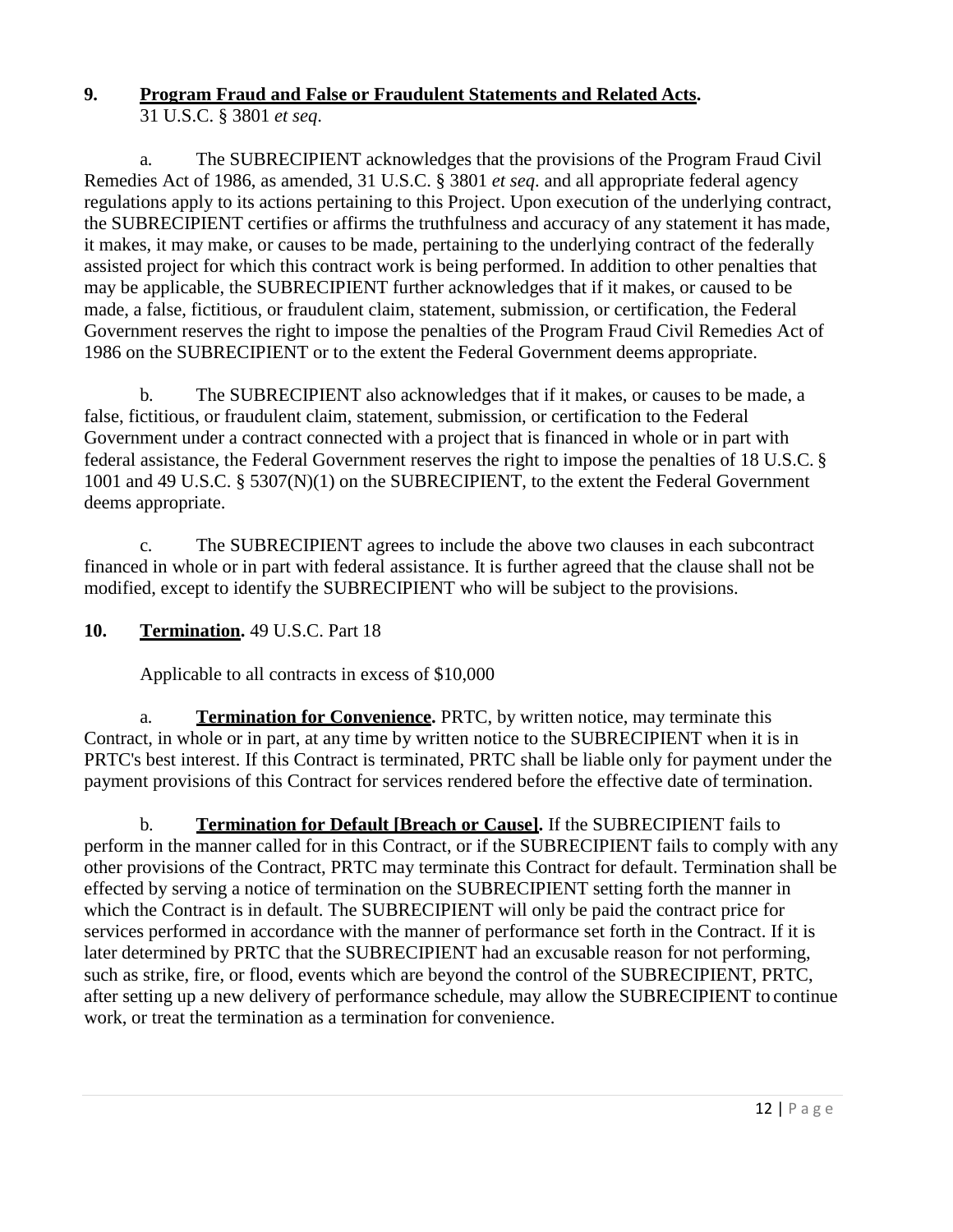c. PRTC in its sole discretion may, in the case of termination for breach or default, allow the SUBRECIPIENT ten (10) working days in which to cure the defect. In such case, the notice of termination will state the time period in which cure is permitted and other appropriate conditions.

If the SUBRECIPIENT fails to remedy to PRTC's satisfaction the breach or default of any of the terms, covenants, or conditions of this Contract within the ten (10) working days after receipt by the SUBRECIPIENT of written notice from PRTC setting forth the nature of said breach or default, PRTC shall have the right to terminate the Contract without further obligation to the SUBRECIPIENT. Any such termination for default shall not in any way operate to preclude PRTC from also pursuing all available remedies against the SUBRECIPIENT and its sureties for said breach or default.

d. In the event PRTC elects to waive its remedies for any breach by the SUBRECIPIENT of any covenant, term or condition of this Contract, such waiver by PRTC shall not limit PRTC's remedies for any succeeding breach of that or any other term, covenant, or condition of this Contract.

**11. Civil Rights Requirements.** 29 U.S.C. § 62, 42 U.S.C. § 2000, 42 U.S.C. § 602, 42 U.S.C. § 12112, 42 U.S.C. § 12132, 49 U.S.C. § 5332

a. **Nondiscrimination.** In accordance with Title VI of the Civil Rights Act, as amended, 42 U.S.C. § 2000d, section 303 of the Age Discrimination Act of 1975, as amended, 42 U.S.C. § 6102, section 202 of the Americans with Disabilities Act of 1990, 42 U.S.C. § 12132, and all other provisions of federal law, the SUBRECIPIENT agrees that it will not discriminate against any employee or applicant for employment because of race, color, creed, national origin, sex, age, or disability. In addition, the SUBRECIPIENT agrees to comply with applicable federal implementing regulations.

b. **Equal Employment Opportunity.** The following equal employment opportunity requirements apply to the underlying contract:

i. **Race, Color, Creed, National Origin, Sex.** In accordance with Title VII of the Civil Rights Act, as amended, 42 U.S.C. § 2000e, the SUBRECIPIENT agrees to comply with all applicable equal employment opportunity requirements of U.S. Department of Labor (U.S DOL) regulations, "Office of Federal Contract Compliance Programs, Equal Employment Opportunity, Department of Labor," 41 C.F.R. Parts 60 *et seq*. (which implement Executive Order No. 11246, "Equal Employment Opportunity," as amended by Executive Order No. 11375, "Amending Executive Order 11246 Relating to Equal Employment Opportunity," 42 U.S.C. § 2000e note), and with any applicable federal statutes, executive orders, regulations, and federal policies that may in the future affect activities undertaken in the course of this Project. The SUBRECIPIENT agrees to take affirmative action to ensure that applicants are employed, and that employees are treated during employment without regard to their race, color, creed, national origin, sex, or age. Such action shall include, but not be limited to, the following: employment, upgrading, demotion or transfer, recruitment or recruitment advertising, layoff or termination; rates of pay or other forms of compensation; and selection for training, including apprenticeship. In addition, the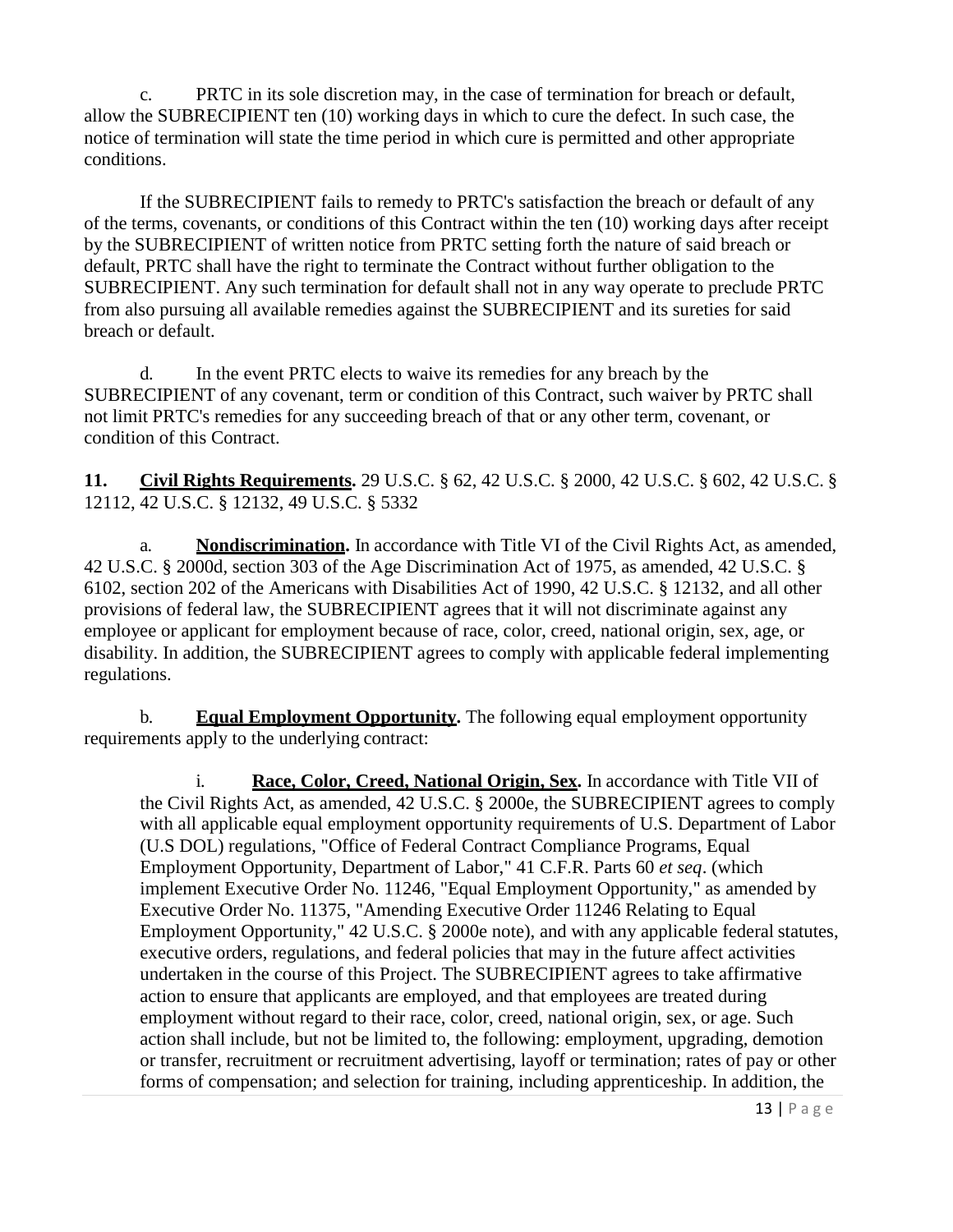SUBRECIPIENT agrees to comply with apprenticeship. In addition, the SUBRECIPIENT agrees to comply with any implementing requirements the funding federal agency may issue.

ii. **Age.** In accordance with section 4 of the Age Discrimination in Employment Act of 1967, as amended, 29 U.S.C. § 623 and other applicable law, the SUBRECIPIENT agrees to refrain from discrimination against present and prospective employees for reason of age. In addition, the SUBRECIPIENT agrees to comply with any implementing requirements the funding federal agency may issue.

iii. **Disabilities.** In accordance with section 102 of the Americans with Disabilities Act, as amended, 42 U.S.C. § 12112, the SUBRECIPIENT agrees that it will comply with the requirements of U.S. Equal Employment Opportunity Commission, "Regulations to Implement the Equal Employment Provisions of the Americans with Disabilities Act," 29 C.F.R. Part 1630, pertaining to employment of persons with disabilities. In addition, the SUBRECIPIENT agrees to comply with any implementing requirements the funding federal agency may issue.

c. The SUBRECIPIENT also agrees to include these requirements in each subcontract financed in whole or in part with federal assistance, modified only if necessary to identify the affected parties.

# **12. Breaches and Dispute Resolution.**

a. **Disputes.** Disputes arising in the performance of this Contract which are not resolved by agreement of the parties shall be decided in writing by the PRTC Executive Director or his/her designee. This decision shall be final and conclusive, unless within ten (10) working days from the date of receipt of its copy, the SUBRECIPIENT mails or otherwise furnishes a written appeal to the Executive Director or his/her designee. In connection with any such appeal, the SUBRECIPIENT shall be afforded an opportunity to be heard and to offer evidence in support of its position. The decision of the Executive Director or his/her designee shall be binding upon the SUBRECIPIENT, and the SUBRECIPIENT shall abide the decision.

b. **Performance During Dispute.** Unless otherwise directed by PRTC, the SUBRECIPIENT shall continue performance under this Contract while matters in dispute are being resolved.

c. **Claim for Damages.** Should either party to the Contract suffer injury or damage to person or property because of any act or omission of the party or of any of its employees, agents or others for acts it is legally liable, a claim for damages therefore shall be made in writing to such other party within a reasonable time after the first observance of such injury or damage.

d. **Remedies.** Unless this Contract provides otherwise, all claims, counterclaims, disputes and other matters in question between PRTC and the SUBRECIPIENT arising out of or relating to this agreement or its breach may be submitted by the parties for arbitration if the parties mutually agree, otherwise, such claims, counterclaims, disputes and other matters shall be decided by a court of competent jurisdiction within the District of Columbia.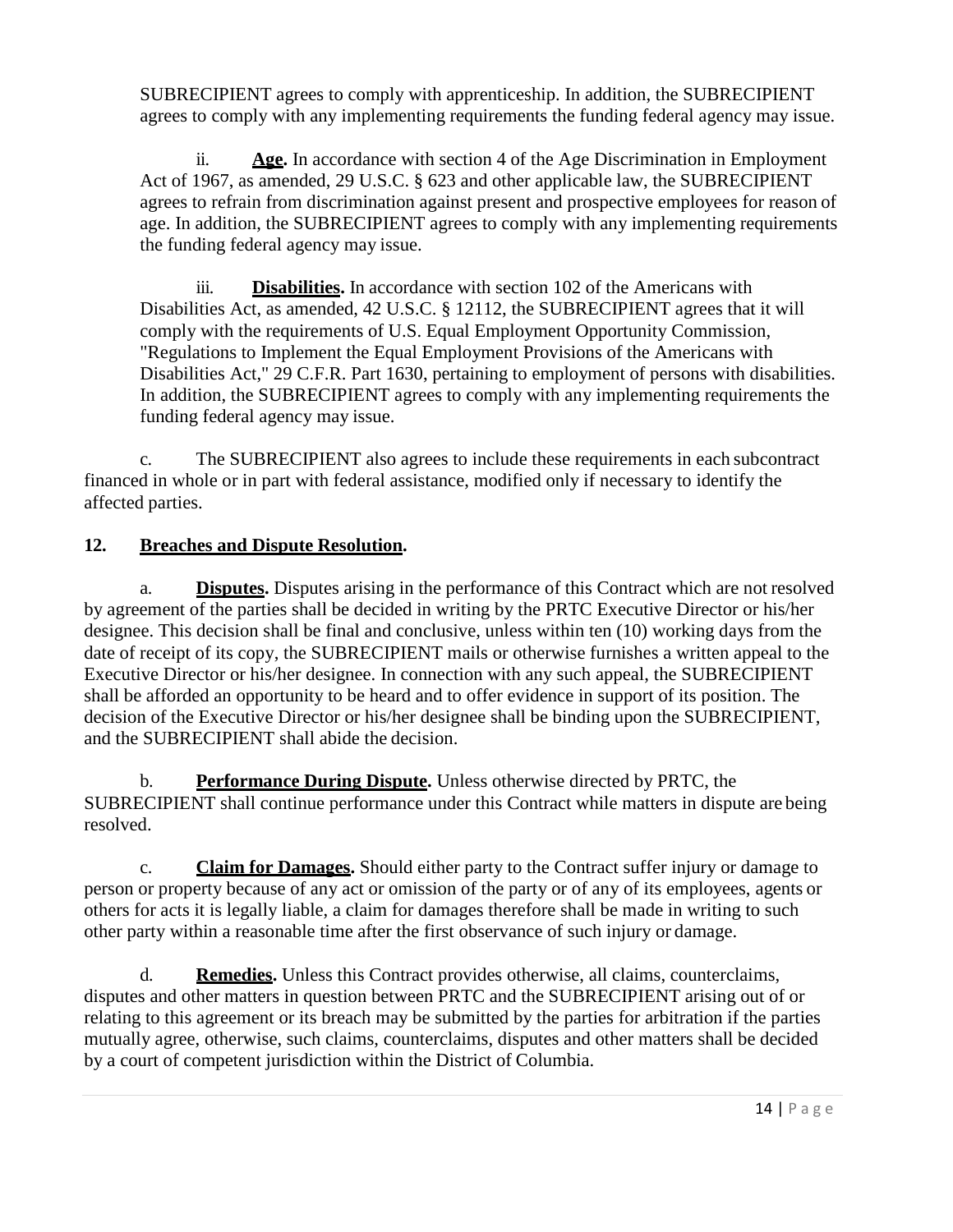e. **Rights and Remedies.** The duties and obligations imposed by the Contract and the rights and remedies available there under shall be in addition to and not a limitation of any duties, obligations, rights and remedies otherwise imposed or available by law. No action or failure to act by PRTC or the SUBRECIPIENT shall constitute a waiver or any right or duty afforded to them under the Contract, nor shall any such action or failure to act constitute an approval of or acquiescence in any breach there under, except as may be specifically agreed in writing.

### **13. Patent and Rights in Data.**

a. **Rights in Data.** The following requirements apply to each contract involving experimental, developmental or research work:

i. The term "subject data" used in this clause means recorded information, whether or not copyrighted, that is delivered or specified to be delivered under the contract. The term includes graphic or pictorial delineation in media such as drawings or photographs; text in specifications or related performance or design-type documents; CDs or flash drives (thumbsticks/thumbdrives) containing data; and any other information retained in computer memory. Examples include, but are not limited to: computer software, engineering drawings and associated lists, specifications, standards, process sheets, manuals, technical reports, catalog item identifications, and related information. The term "subject data" does not include financial reports, cost analyses, and similar information incidental to contract administration.

ii. The following restrictions apply to all subject data first produced in the performance of the contract to which this Attachment has been added:

(a) In accordance with 49 C.F.R.  $\S$  18.34 and 49 C.F.R.  $\S$  19.36, the Federal Government reserves a royalty-free, non-exclusive and irrevocable license to reproduce, publish, or otherwise use, and to authorize others to use, for "Federal Government purposes," any subject data or copyright described in subsections (2)(b)1 and (2)(b)2 of this clause below. As used in the previous sentence, "for Federal Government purposes," means use only for the direct purposes of the Federal Government. Without the copyright owner's consent, the Federal Government may not extend its federal license to any other party.

(1) Any subject data developed under that contract, whether or not a copyright has been obtained; and

(2) Any rights of copyright purchased by the Purchaser or the SUBRECIPIENT using federal assistance.

b. **Patent Rights.** The following requirements apply to each contract involving experimental, developmental, or research work:

General - If any invention, improvement, or discovery is conceived or first actually reduced to practice in the course of or under the contract to which this Attachment has been added, and that invention, improvement, or discovery is patentable under the laws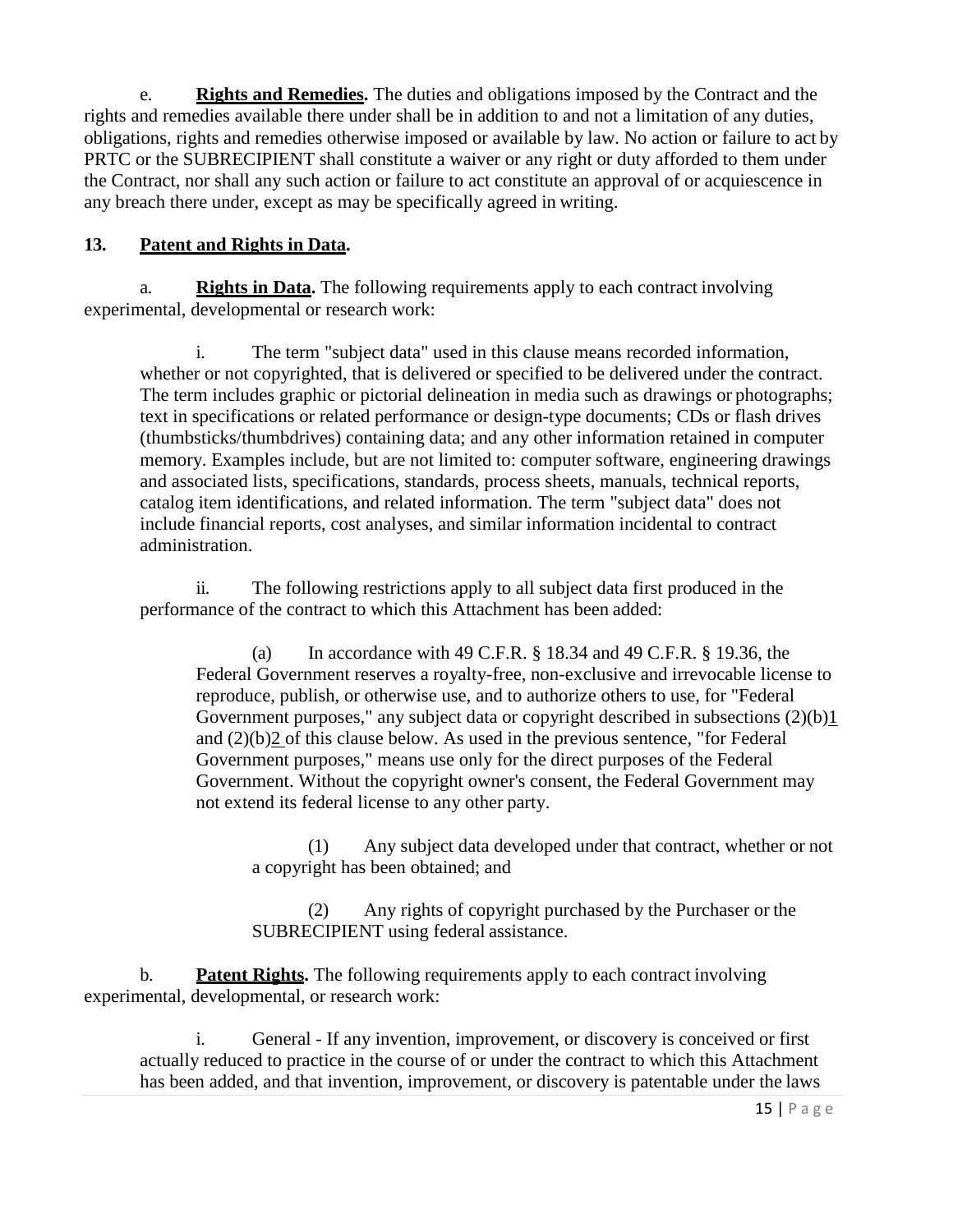of the United States of America or any foreign country, the Purchaser and the SUBRECIPIENT agree to take actions necessary to provide immediate notice and a detailed report to the party at a higher tier until the federal funding agency is ultimately notified.

ii. Unless the Federal Government later makes a contrary determination in writing, irrespective of the SUBRECIPIENT status (a large business, small business, state government or state instrumentality, local government, nonprofit organization, institution of higher education, individual), the Purchaser and the SUBRECIPIENT agree to take the necessary actions to provide, through the federal funding agency, those rights in that invention due the Federal Government as described in the U.S. Department of Commerce regulations, "Rights to Inventions Made by Nonprofit Organizations and Small Business Firms Under Government Grants, Contracts and Cooperative Agreements," 37 C.F.R. Part 401.

iii. The SUBRECIPIENT also agrees to include the requirements of this clause in each subcontract for experimental, developmental, or research work financed in whole or in part with federal assistance.

### **14. Interest of Members of Congress.**

No member of, or delegates to, the Congress of the United States shall be admitted to a share or part of this Contract or to any benefit arising there from.

### **15. Interest of Employees of PRTC.**

No employee of PRTC who exercises any functions or responsibilities in review or approval of the undertaking or carrying out the Project during his or her tenure or one (1) year thereafter, shall have any personal interest, direct or indirect, apart from his or her official duties, in this Contract or the proceeds thereof.

## **16. Interest of the SUBRECIPIENT.**

The SUBRECIPIENT covenants that it has presently no financial interest, shall not acquire any financial interest, direct or indirect, which would conflict in any manner or degree with the performance of services required to be performed under this Contract. The SUBRECIPIENT further covenants that, in the performance of this Contract, no person having any such interest shall be employed.

## **17. Allowable Costs.**

Only those costs which are consistent with Title 2 Part 200 of the Code of Federal Regulations shall be reimbursed under this Contract.

### **18. Covenant Against Contingent Fees.**

The SUBRECIPIENT warrants that it has not employed any person to solicit or secure this Contract upon any agreement for a commission, percentage, brokerage or contingent fee. Breach of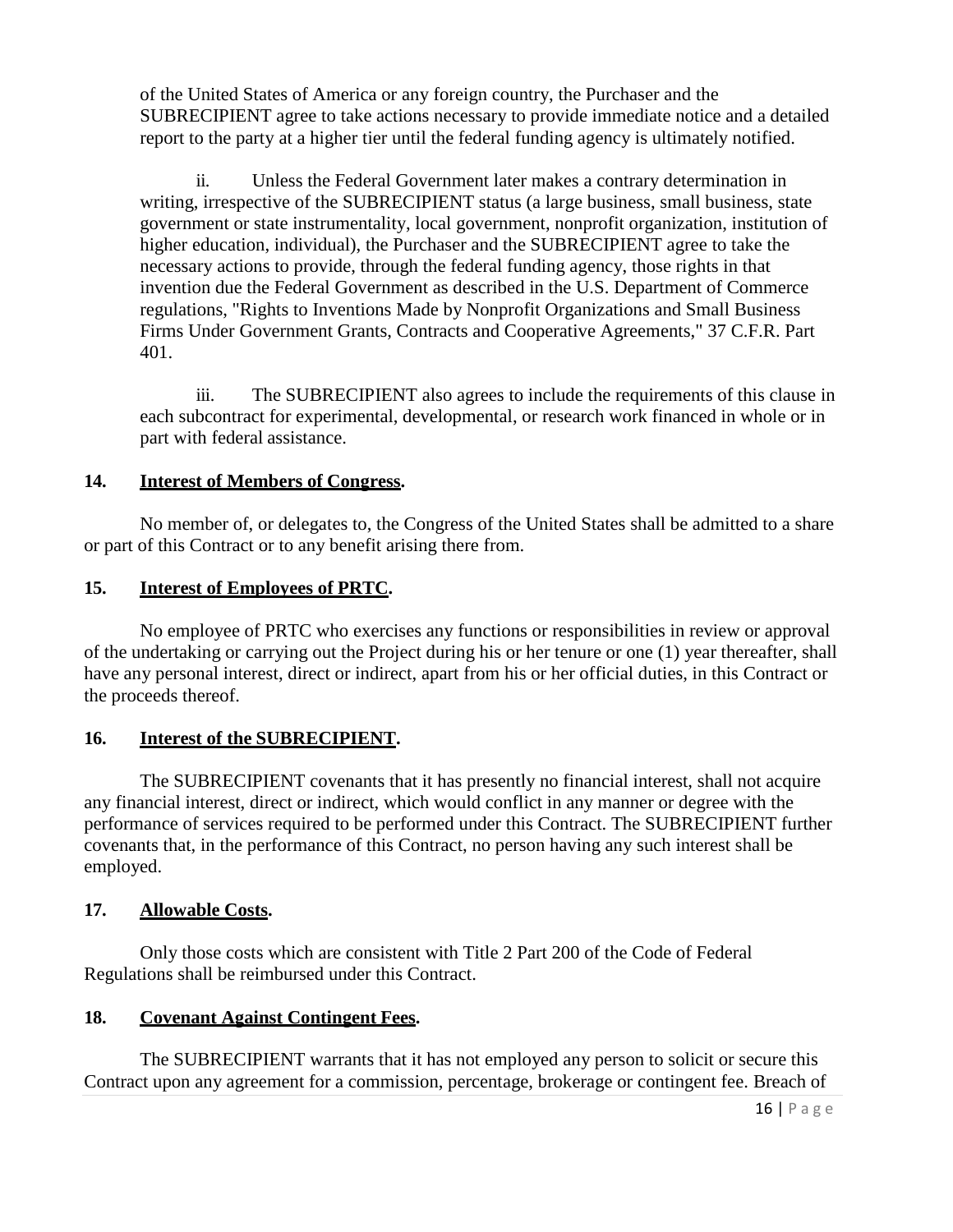warranty shall give the Contracts Officer the right to terminate this Contract or, in his discretion, to deduct from the Contract price or consideration the amount of such commission, percentage, brokerage or contingent fees. This warranty shall not apply to commissions payable by the SUBRECIPIENT upon contracts or sales secured or made through a bona fide established commercial or selling agency maintained by the SUBRECIPIENT for the purpose of securing business.

### **19. Indemnification.**

The SUBRECIPIENT, acting as an independent SUBRECIPIENT, shall hold PRTC harmless from and shall be solely responsible, where found liable, for the payment of any and all claims for loss, personal injury, death, property damage, or otherwise, arising out of any act of omission or negligence of its employees or agents in connection with the performance of this work.

### **20. Severability.**

It is understood and agreed by the parties that if any of these provisions shall contravene, or be invalid under, the laws of the particular state, county or jurisdiction where used, such contravention or invalidity shall not invalidate the whole agreement, but the Contract shall be construed as of not containing the particular provision or provisions held to be invalid in the said particular state, county or jurisdiction and the rights and obligations of the parties shall be construed and enforced accordingly.

### **21. Assignments.**

This Contract shall not be assigned, sublet or transferred in whole or in part by the SUBRECIPIENT, except with the previous written consent of the PRTC Contracting Officer or his designee.

### **22. Entire Agreement.**

This Contract sets forth the entire understanding of the parties and supersedes all previous agreements, whether oral or in writing, relating to the subject matter hereof. This Contract may only be altered, amended or modified in accordance with Changes Clause of this Contract.

## **23. Confidential or Personal Data.**

a. PRTC respects the privacy or business interests involved in confidential or personal data. It is PRTC's policy to obtain confidential or personal data or store or allow storage of such data only (i) when necessary to fulfill PRTC's information-gathering and data collection responsibilities, or (ii) in conjunction with PRTC projects. PRTC intends to minimize risk of disclosure of such confidential or personal data.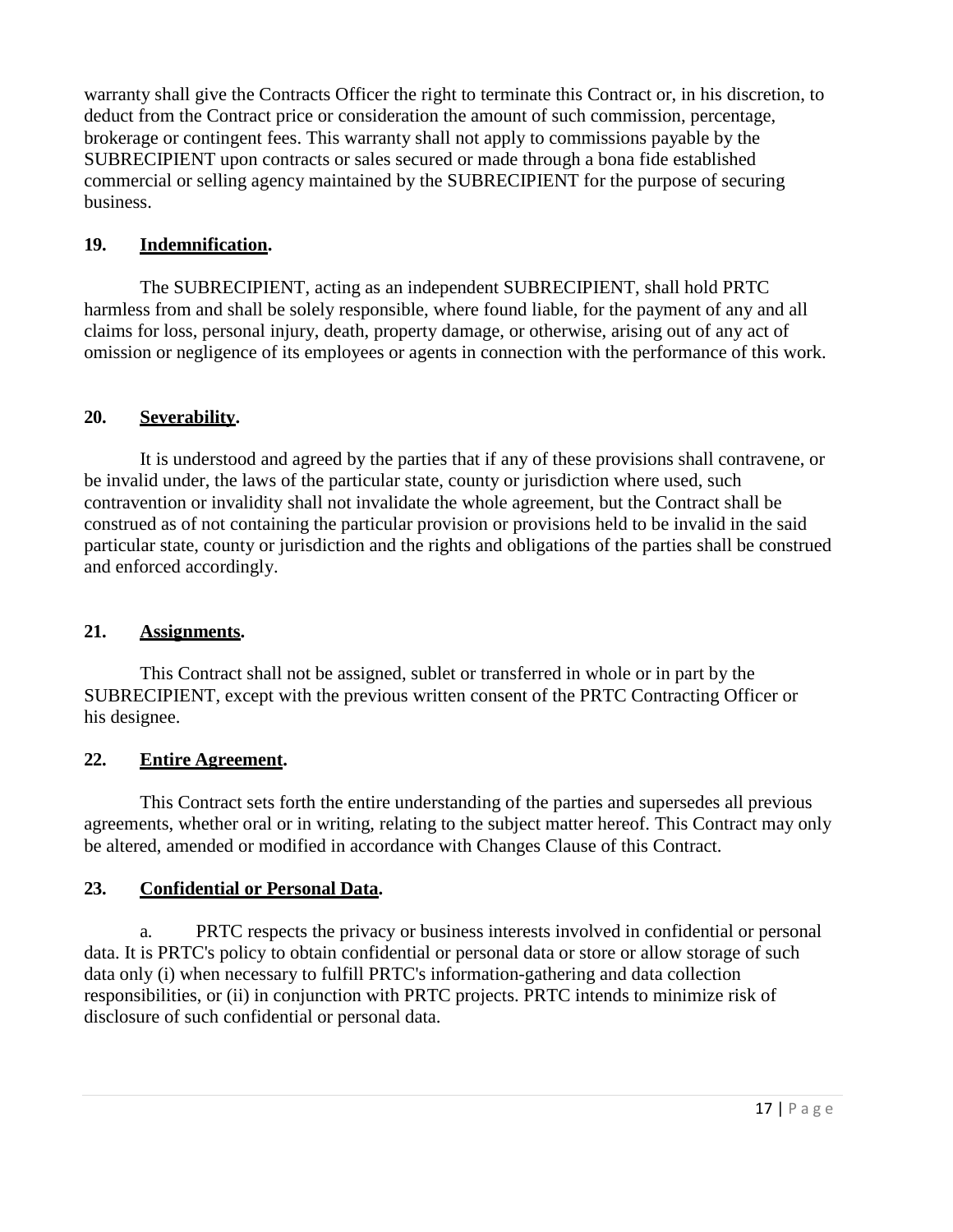b. Whenever feasible and the requirements of a project allow, the names of survey participants or users of a website or other data collection method shall not be accepted, recorded, stored or retained.

c. When PRTC engages in a project, which involves the collection or storage of confidential or personal information by or through use of surveys, websites or by other data collection, the following conditions shall be met:

i. The survey, website or other collection method shall contain a set of conditions for use and a disclaimer of any PRTC liability for use, in language approved by PRTC in writing.

ii. The party(ies) working with PRTC shall demonstrate adherence to a federal or applicable state standard for protecting confidential or personal information.

iii. The confidential or personal information collected or stored by or through the survey, website or other data collection shall be kept confidential. All necessary steps shall be taken to protect the privacy of the users of the website or other data collection. Any confidential or personal information provided by users of the website or other data collection, including but not limited to their names and addresses, shall be protected.

iv. PRTC shall retain control over and ownership of all surveys, web pages, control files and scripts, database schema, and database contents, in addition to all content which is published on or stored by the website or other data collection, unless PRTC specifically agrees in writing otherwise.

v. No release of any announcements intended for public dissemination concerning the collection or storage of such information by or through the survey, website or other data collection shall occur until PRTC has given prior written authorization, unless PRTC specifically agrees in writing otherwise.

vi. In the event that information collected or stored by or through the survey, website or other data collection shall be stolen or handled incorrectly, the party(ies) working with PRTC on the project shall be responsible for any required notification to persons who have entered personal information in that system and all costs related thereto.

vii. The project documents shall provide that other parties working with PRTC on the survey, website or other data collection or storage shall indemnify PRTC with at least the following commitment:

The [SUBRECIPIENT or other party] shall indemnify and hold PRTC harmless from and shall be solely responsible, for the payment of any and all claims for loss, personal injury, death, property damage, infringement or misappropriation of any third party's intellectual property rights, violation of privacy, confidentiality or otherwise, arising out of any act of omission or negligence of its employees or agents in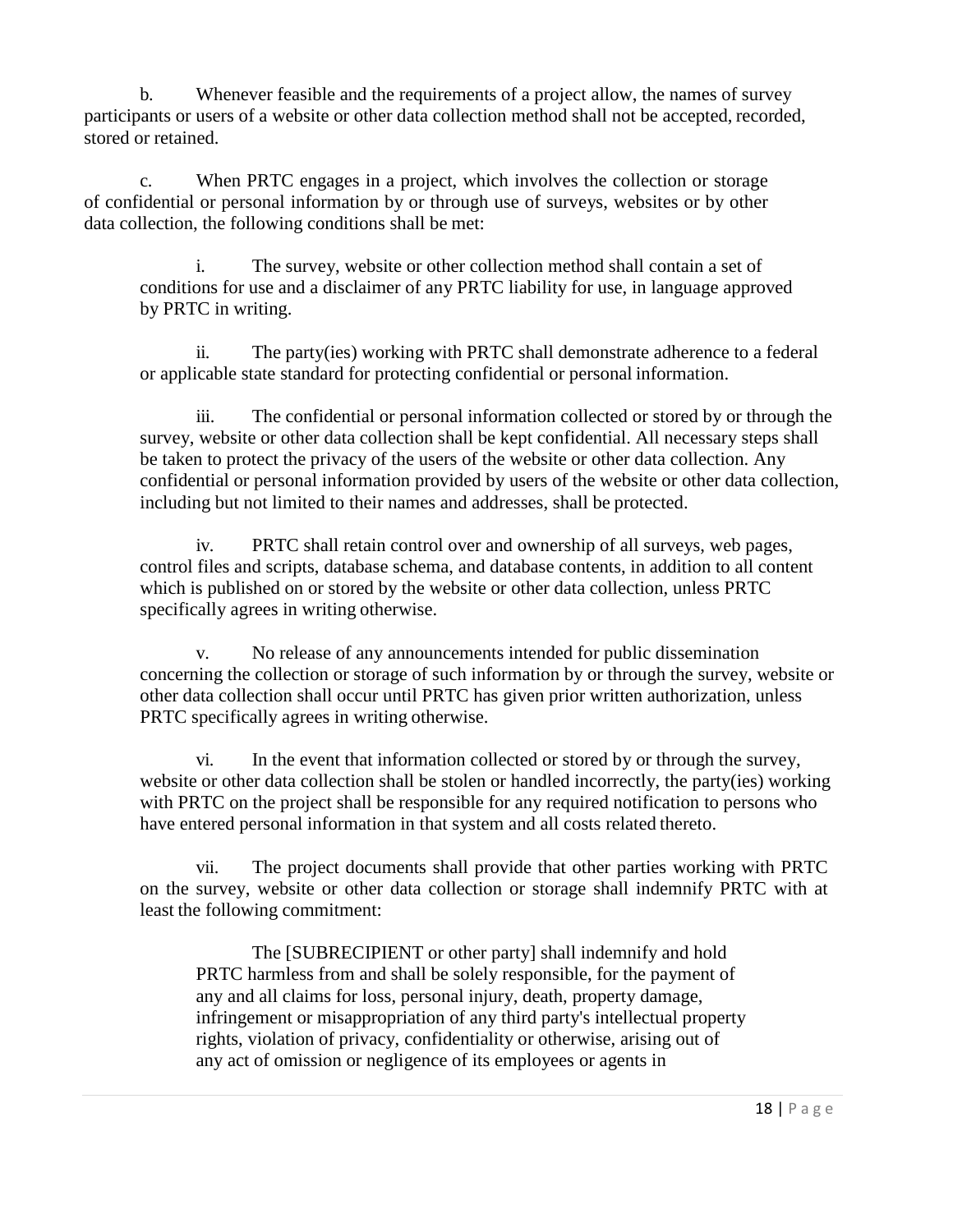connection with the performance of the work under this [agreement or memorandum of understanding].

viii. At the end of the project or contract, any personal or confidential information shall be given to PRTC or destroyed and a certification of destruction provided to PRTC by the SUBRECIPIENT or other party.

### **24. PRTC's Policies and Procedures.**

When federal law, or any grant conditions, certifications or assurances require PRTC to utilize competitive procurement procedures for selection of a SUBRECIPIENT, PRTC's policies and procedures shall govern every aspect of the SUBRECIPIENT selection process, e.g., the solicitation, evaluation, award, and post-award process (including, without limitation, any protest of an award, and the terms and conditions under which a contract may be approved, executed and administered). Any SUBRECIPIENT and potential SUBRECIPIENT will be provided with a copy of such policies and procedures, on request.

### **25. Additional Requirements.**

In addition to the terms and conditions expressly referenced in this Contract, the SUBRECIPIENT acknowledges and agrees that the terms and conditions of any federal or state grant that provides funding for this Contract, in whole or in part, shall apply to and shall govern the parties' rights and obligations under this Contract and shall be deemed additional terms, conditions and requirements of this Contract.

## **26. DBE Assurance.**

The SUBRECIPIENT or shall not discriminate on the basis of race, color, national origin, or sex in the performance of this Contract. The SUBRECIPIENT shall carry out applicable requirements of 49 C.F.R. Part 26 in the award and administration of USDOT-assisted contracts. Failure by the SUBRECIPIENT to carry out these requirements is a material breach of this Contract, which may result in the termination of this Contract or such other remedy as the PRTC deems appropriate.

## **27. Audits.**

PRTC will collect A-133 audit reports from the SUBRECIPIENT receiving more than \$750,000 in federal funds. At a minimum, the SUBRECIPIENT is required to bring to PRTC's attention any audit findings relevant to its use of FTA funds. If the SUBRECIPIENT is not subject to A-133 audit requirements it may require additional monitoring, in a format elected by PRTC, to ensure compliance.

# **28. FFATA Reporting.**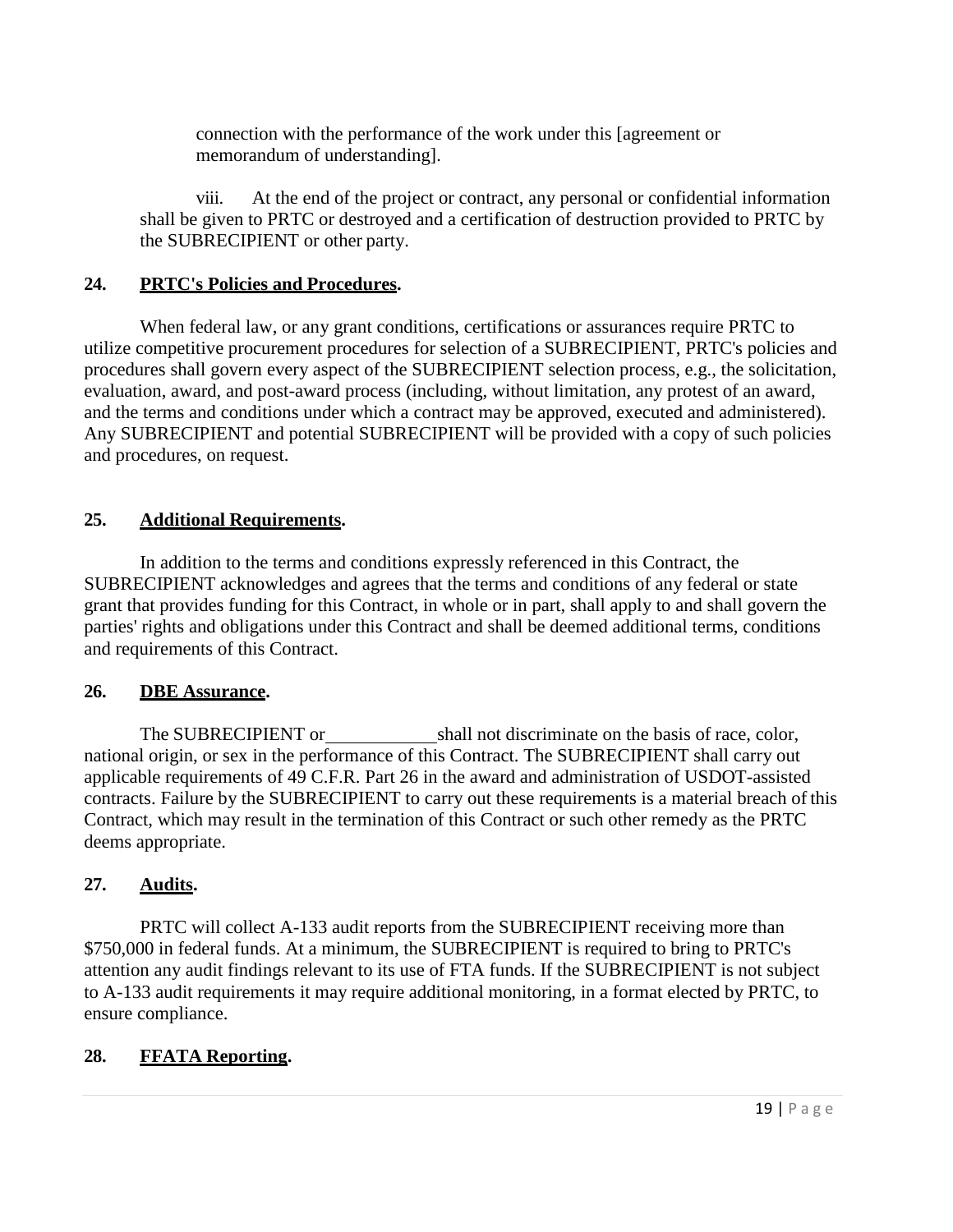The Federal Funding Accountability and Transparency Act ("FFATA") requires prime recipients of federal grants and contracts to report sub-award and executive compensation data. PRTC is the prime recipient of federal awards for the purposes of this policy and is responsible for reporting sub-award data.

PRTC and first-tier sub-awardees are required to maintain current registration in the System for Awards Management ("SAM") as well as obtain a DUNS number. PRTC is responsible for filing the report in the FSRS system, not sub-awardees. However, sub-award recipients must provide the following information to PRTC before they will be eligible to receive the sub-award:

- The entity's information;
- Description and/or title of the sub-award (including NAICS code or CFDA number);
- Date and amount of award;
- Location of the entity receiving the award and the primary location of performance under the award, including the city, state, congressional district, and country;
- Active and current SAM unique identifier;
- DUNS number;
- Names and total compensation of the five (5) highest paid officers/executives of the sub-recipient **if** all three criteria are met:

(1) Federal awards make up 80% or more of the SUBRECIPIENT's annual gross revenues; and

(2) the SUBRECIPIENT's annual gross revenue from federal awardsis \$25 million or more; and

(3) the SUBRECIPIENT's officer names are not publicly available and the public does not have access to data on executive compensation of the entity through the Securities and Exchange Commission (SEC) as described in further detail in OMB Guidance on Sub-award and Executive Compensation Reporting (August 27, 2010).

(PRTC, as the prime recipient of the federal award, must also report its own executive compensation data by the end of the month following the award if the same criterion noted above is met.)

### **29. Priority of Requirements.**

In the event of a conflict between or among any of the terms, conditions and requirements applicable to this Contract, the conflict shall be resolved by giving weight in accordance with the following priorities, in the order as stated below:

a. Terms and conditions of any grant that provides funding for this Contract, in whole or in part;